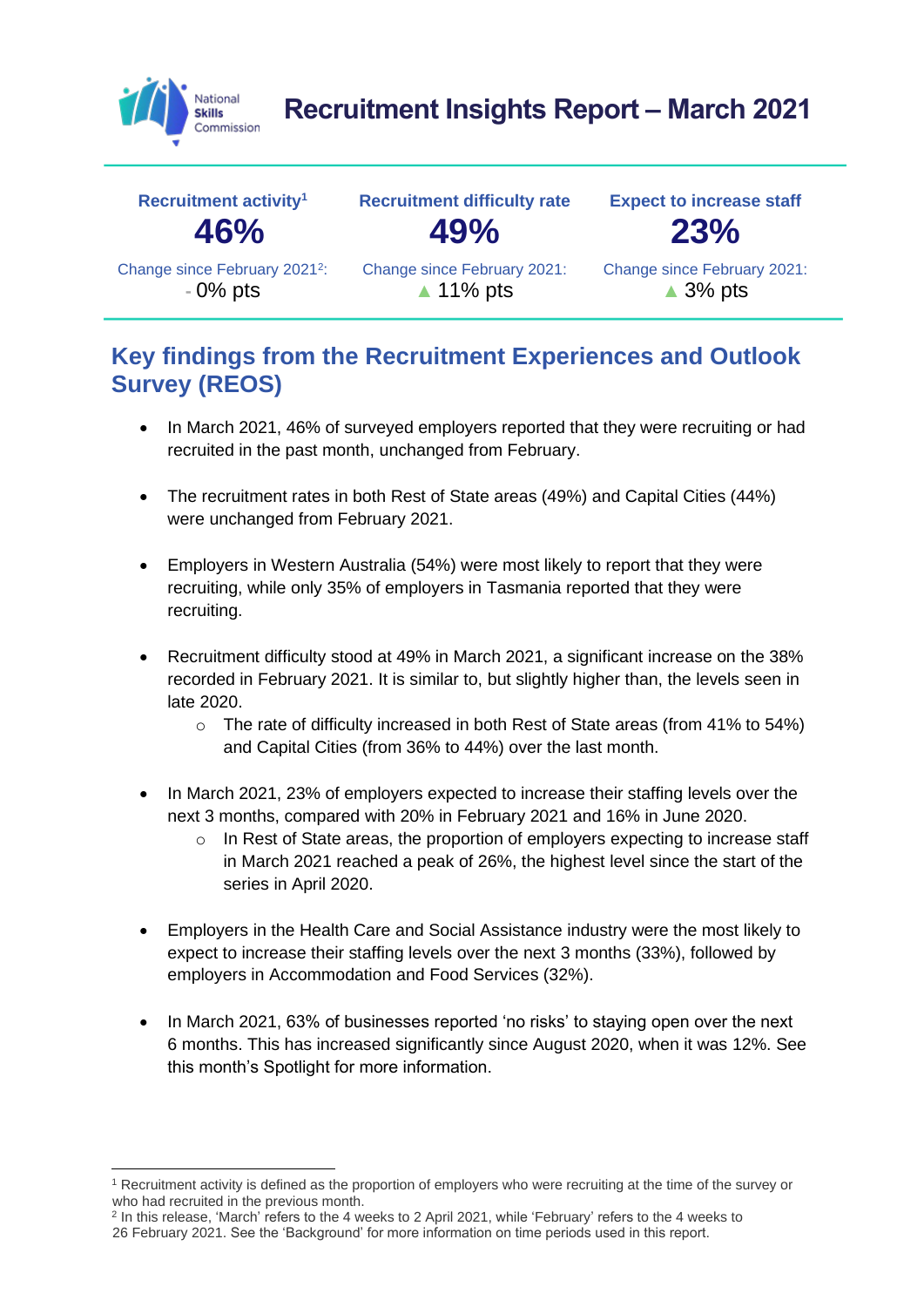#### **Recruitment activity**

- In March 2021, almost half (46%) of employers surveyed reported that they were recruiting or had recruited in the past month, unchanged from February 2021.
- The recruitment rates in both Rest of State areas (49%) and Capital Cities (44%) were unchanged from February 2021.
- Employers in Western Australia were most likely to report that they were recruiting or had recruited in the past month (54%), followed by Queensland (48%). Employers in Tasmania (35%) and South Australia (42%) were the least likely to have recruited.
- The proportion of medium to large businesses (20 or more employees) recruiting had increased by 4 percentage points over the month, to stand at 70%.
- Employers in the Accommodation and Food Services industry were the most likely to recruit (61%), followed by Health Care and Social Assistance (57%).



Technical Services

<sup>3</sup> Some industries are not reportable due to small sample sizes.

Services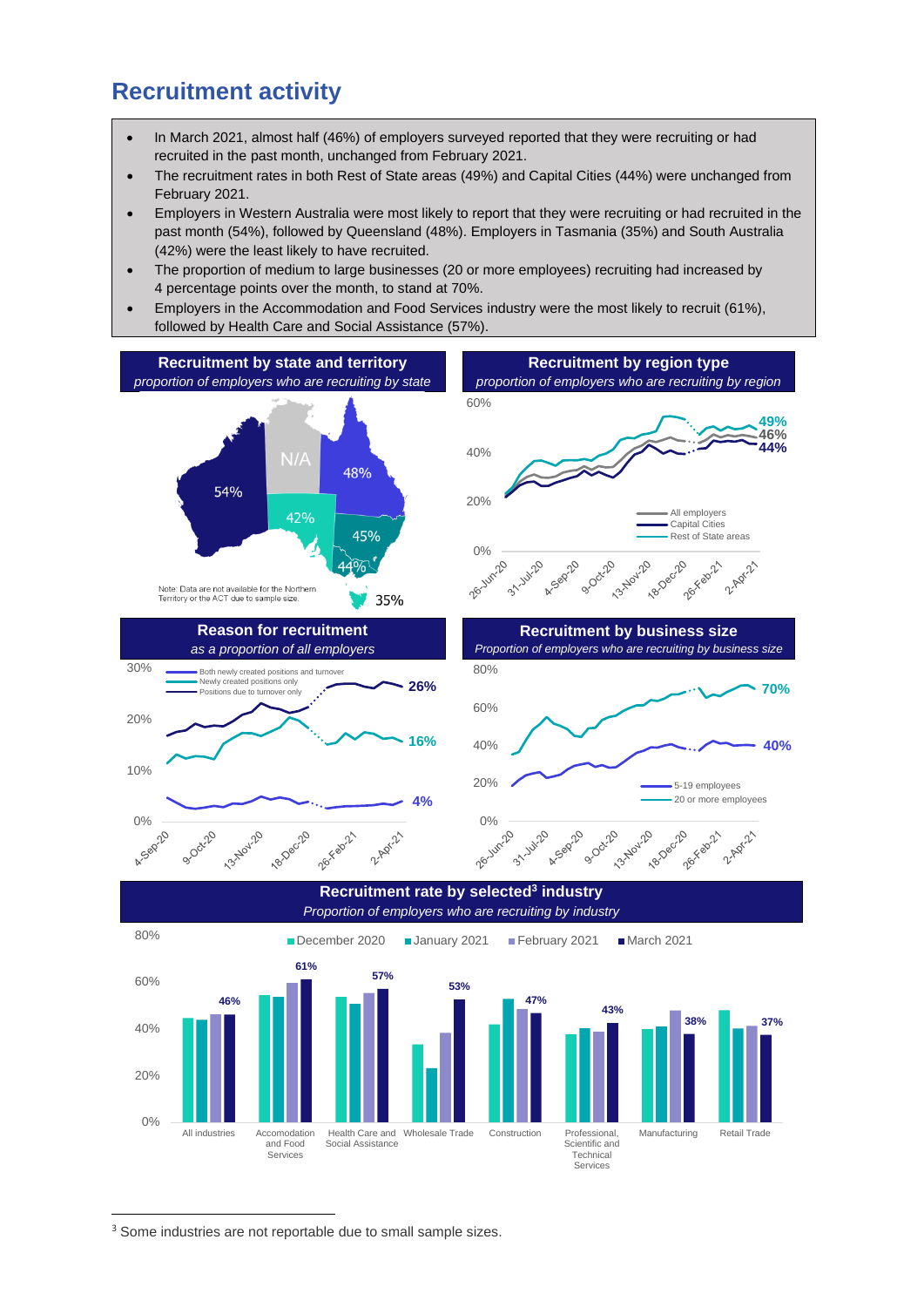### **Recruitment difficulty rate**

- In March 2021, the proportion of recruiting employers experiencing recruitment difficulty (49%) increased compared with February 2021 (38%).
- The rate of difficulty increased in both Rest of State areas (from 41% to 54%) and Capital Cities (from 36% to 44%) over the month.
- Medium to large businesses (20 employees or more) and small businesses (5 to 19 employees) had the same rate of recruitment difficulty (49%). For both business size groups, this was a significant increase since February 2021.
- The rate of recruitment difficulty has risen for both higher skilled and lower skilled<sup>4</sup> occupations since February 2021. Higher skilled occupations remain more difficult to recruit for compared with lower skilled occupations (55% and 44%, respectively).
- A lack of suitable applicants is the most common reason for recruitment difficulty.



<sup>4</sup> In this report, lower skilled refers to occupations with an ANZSCO Skill Level of 4 or 5, while higher skilled refers to ANZSCO Skill Levels 1, 2 or 3.

<sup>&</sup>lt;sup>5</sup> Blue collar occupations include Technicians and trades workers, Machinery operators and drivers, and Labourers. White collar occupations include Managers, Professionals, Community and personal service workers, Clerical and administrative workers, and Sales workers. Note: Data by 'collared' occupation and reasons for recruitment difficulty are not published in the REOS weekly data file releases but are available upon request.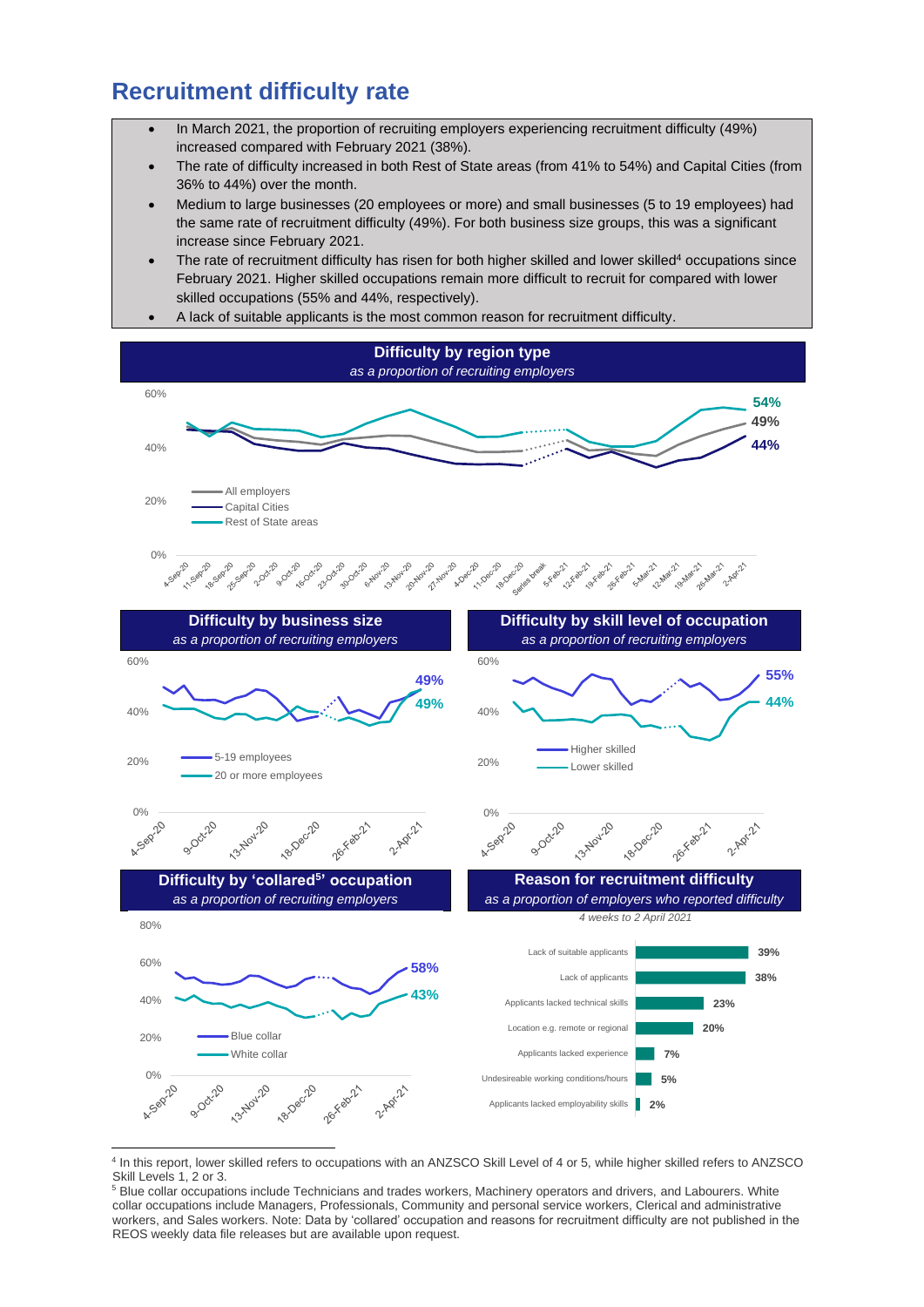### **Staffing outlook**

10%

- In March 2021, 23% of employers expected to increase their staffing levels over the next 3 months, compared with 20% in February 2021 and 16% in June 2020.
- There was notable disparity between the States in March 2021. Employers in Western Australia and Victoria were the most likely to expect to increase their staffing levels over the next 3 months (both 31%), while employers in Tasmania (14%), South Australia (17%) and New South Wales (18%) were the least likely.
- In Rest of State areas, expectations to increase staffing levels reached their highest level (26%) since the series began in April 2020. Some 21% of employers in Capital Cities expected to increase staffing levels, a slight increase on February 2021 (19%).
- Employers in the Health Care and Social Assistance (33%) and Accommodation and Food Services (32%) industries were the most likely to expect to increase their staffing levels over the next 3 months.





Services

All employers

<sup>6</sup> Some industries are not reportable due to small sample sizes.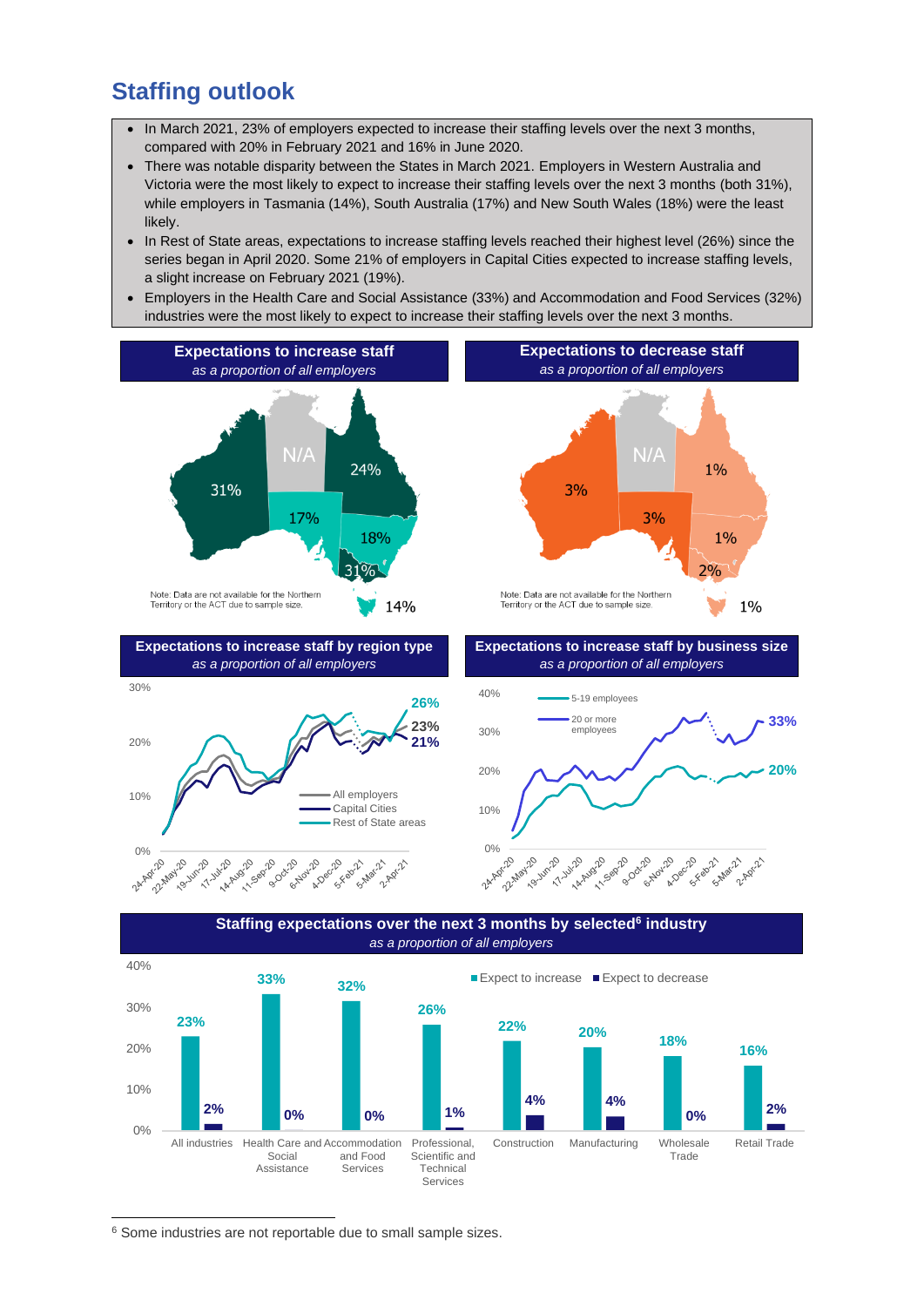## **Spotlight – Business risks**

This month's Spotlight features data collected as part of the REOS on the risks to businesses staying open for the 6 months after being interviewed.

#### Businesses are increasingly likely to report 'no risks' to remaining open

In the 4 weeks to 4 September 2020, just 12% of businesses reported there were no risks to remaining open for the next 6 months. This rose rapidly to 54% by mid-November 2020, and has since increased further to 63% in the 4 weeks to 2 April 2021.



In the 4 weeks to 2 April 2021, 72% of businesses in the Retail Trade industry reported that they had no risks to remaining open, the highest of the reported industries, followed by the Professional, Scientific and Technical Services (71%), Health Care and Social Assistance (67%) and Manufacturing (64%) industries. Businesses in the Accommodation and Food Services industry (52%) were the least likely to report that they had no risks to remaining open, although this had increased from 7% in the 4 weeks to 4 September 2020. Some 59% of businesses in Wholesale Trade and 61% of businesses in Construction reported no risks.

There was little overall difference in the proportion of businesses reporting no risks between Capital Cities (63%) and Rest of State areas (64%).

#### Restrictions and ongoing impacts of COVID-19 are the most common risks reported by businesses, but have become less common

There have been significant declines across all the risk types reported by businesses from September 2020 to March 2021.

In March 2021, the most common risk to remaining open reported by businesses was the impact of restrictions (13%). This was the same as the figure recorded in December 2020 but significantly lower than in September 2020 (23%).

While a lack of demand for the business' goods and services was the most commonly reported risk in September 2020 (27%), it has declined significantly to stand at 8% in March 2021.